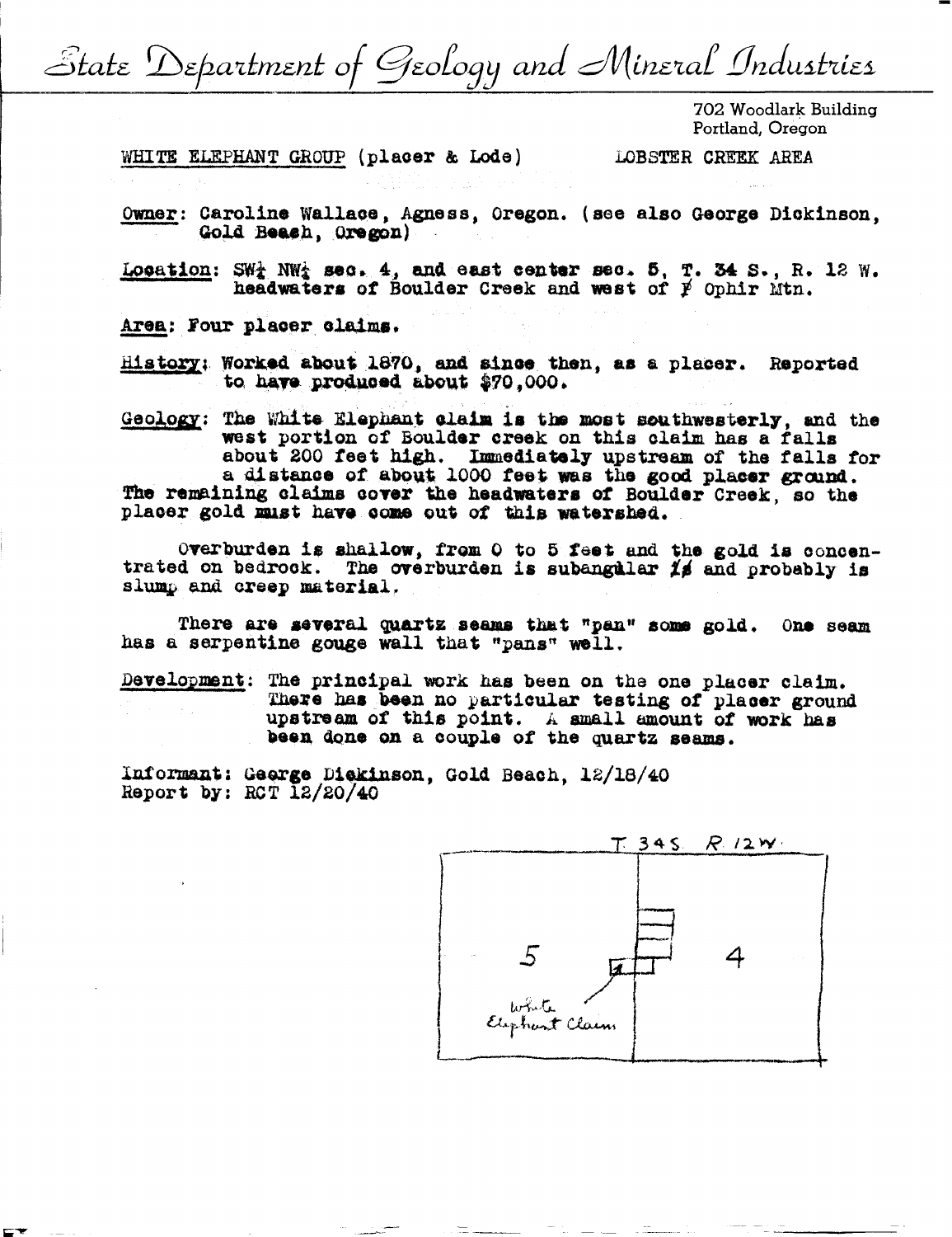State Department of Geology and Mineral Industries

702 Woodlark Building Portland, Oregon

 $-$ 

## PROW'S MILL GRANTS PASS DISTRICT

JOSEPHINE COUNTY

OWNER: Dale Prow; Grants Pass, Oregon

Location: Sec. 23, R.5W., T.36 s.; 4 miles east of Grants Pass.

- History: Construction of the mill was completed about the 1st of June, 1940. The mill was constructed by Mr. Prow for the purpose of making mill tests on ores from different mines in southwestern Oregon. The construction of the mill is such that the capacity may be increased by replacing the present machinery with larger size equipment. Approximately 60 tons of ore from several different mines was treated between June 1st, 1940 and December 20, 1940.
- Equipment: The milling equipment is listed on the Accompanying flow sheet. Power is supplied by 3 engines that burn kerosene; 1 **l½** h.p. , l 3 h.p. ]'airbanks; and **l** 15 h.p.. A 750 gallon tank is used for storing the fuel oil. Fresh water from a deep well is stored in a 1200 gallon tank( located high up in the mill building).
- Informant: Albert A. Lewis
- Report by: Albert A. Lewis

Date: December 20, 1940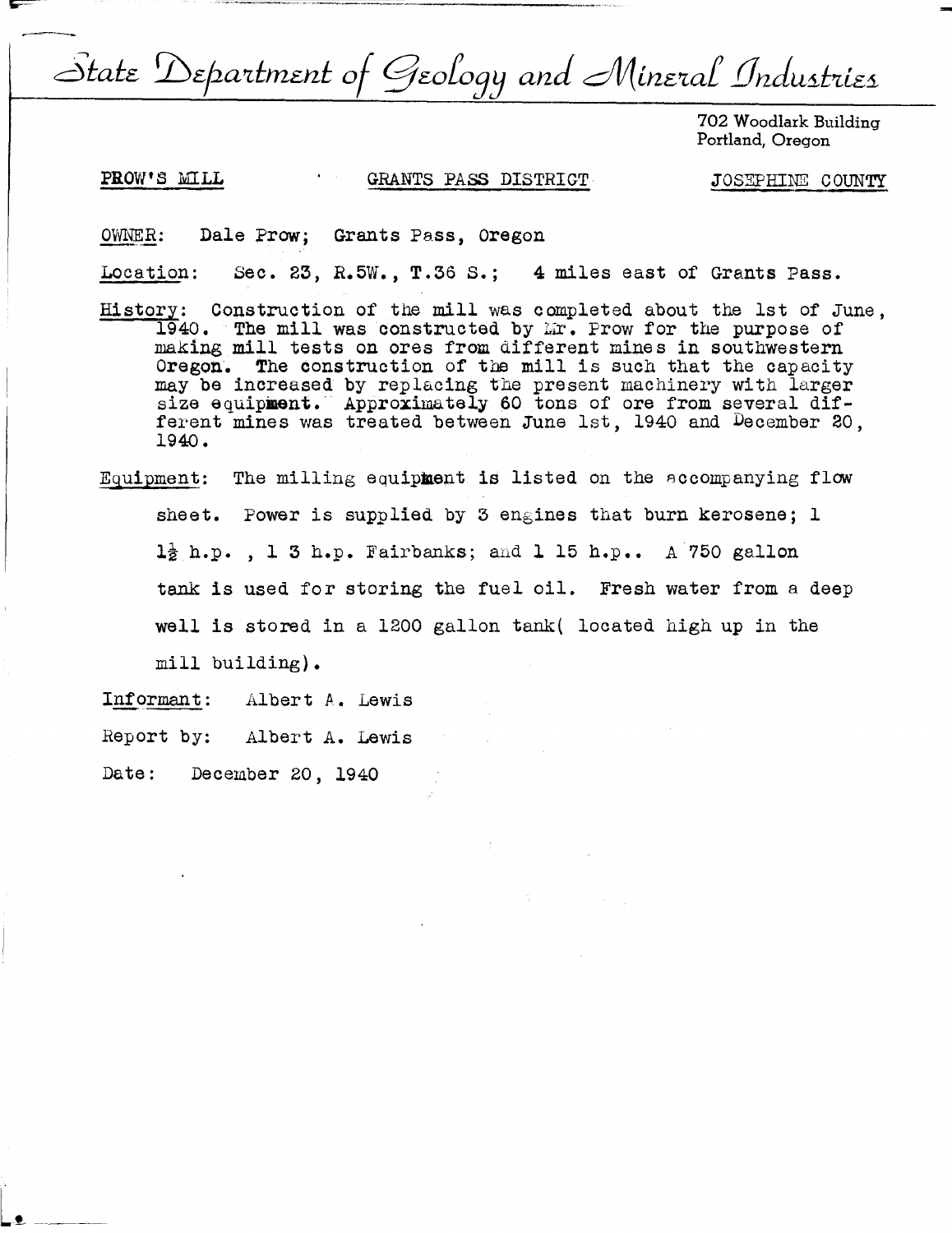State Department of Geology and Mineral Industries

702 Woodlark Building Portland, Oregon

FLOW SHEET OF PROW'S MILL

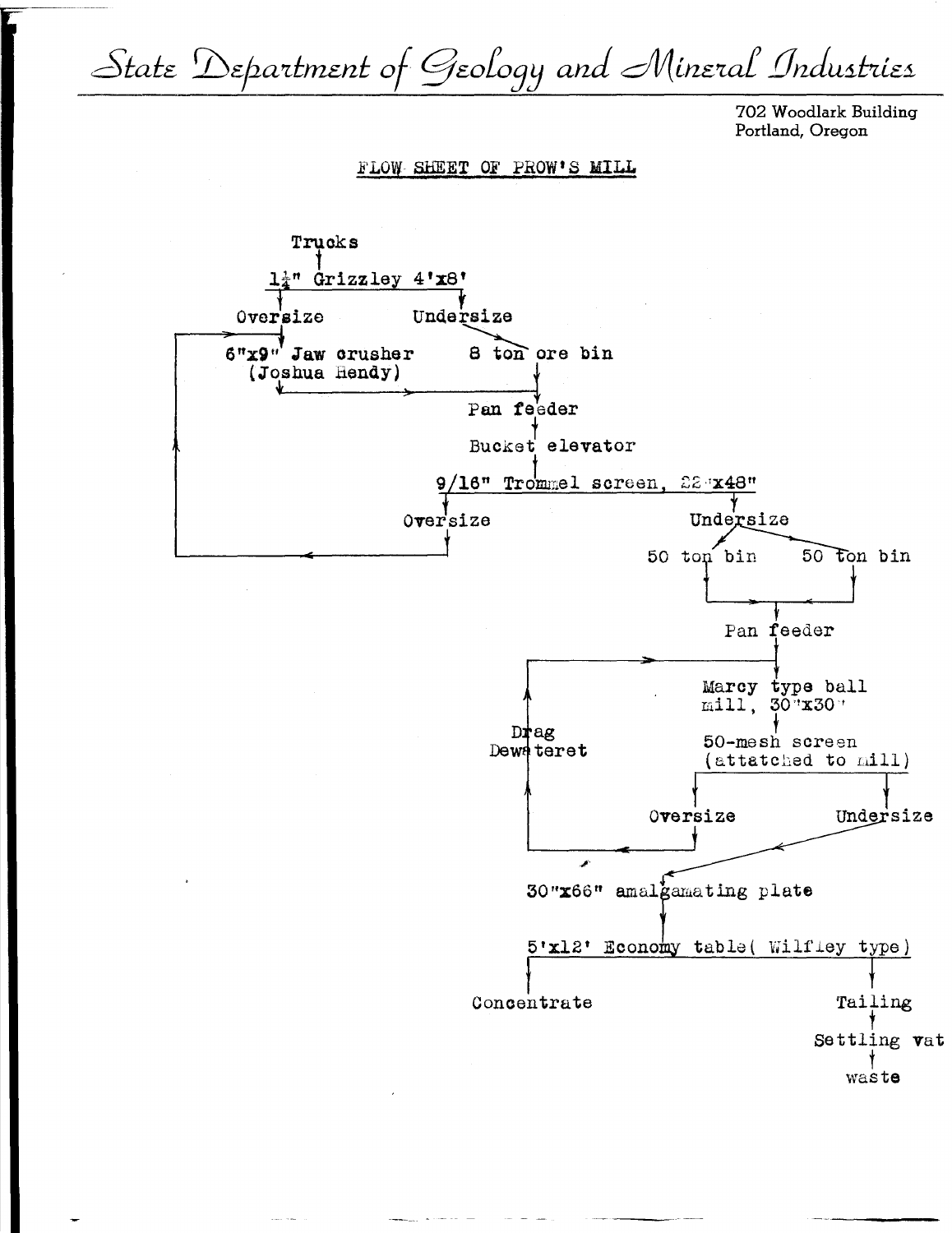Department of Geology and Mineral Industries

702 Woodlark Building Portland, Oregon

WHITE ELEPHANT GROUP (placer & lode) LOBSTER CREEK AREA

Owner: Mrs. Caroline Wallace, Agness, Oregon. (Mrs. Tom Wallace)

SW<sub>2</sub> NW<sub>2</sub> sec. 4, and east-center sec. 5, T. 34 S., R. 12 W., Location: headwaters of Boulder Creek and west of Ophir Mtn., 8 mi. northwest of Illahe via trail.

Area: Four placer claims with a total of 80 acres, held by location.

Discovered and worked by George Curry and Bill Coy 1874 to History: 1876. 1876 to 1927 worked intermittently and changed ownership several times. Dan Rowlan owned it in 1927 and sold it to Mr. and Mrs. Tom Wallace. With the exception of two years, it has been worked since 1927. According to Mr. Coy, it has produced \$150,000. Another report claims \$70,000. Two acres have been minsd.

Other names are: Curry Mine; Bonanza Placer Mine (see 1940 ed. Bull. 14-C, vol. 1, State Dept. G. & M. I.)

Ten cuts, the largest being 75 ft. by 600 ft. by 6 ft. Development: deep. Most of the work has been done along Boulder Cr.<br>Practically all of the work has been done on the White<br>Elephant claim. A small amount of work has been done on some of the quartz ledges.

Geology: Topography is mountainous. At the west end of the White<br>Elephant claim is a 200 ft. falls, and immediately upstream for 1000 feet was the good placer ground. The source of the gold is reported to be from pockets along a serpentine-porphyry contact. The gold is fairly coarse, with many  $25\%$  to  $50\%$  pieces; seven ounces is the largest mugget.

Overburden is shallow, from 0 to 6 ft. and the gold is concentrated on bedrock. The overburden material is subangular and probably is slump and creep material.

. There are several quartz seams that "pan" some gold. One of them has a serpentine gouge wall that "pans" well.

Mining Conditions: No water right but plenty of water. One mile is estimated length of ditch to be built to deliver water to property from Boulder Creek and tributaries. No equipment. November to June is the mining season.

Informant: J.E. Morrison, '38; George Dickinson (Gold Beach) 12/18/40 Report by:  $\text{RCT}$  12/20/40

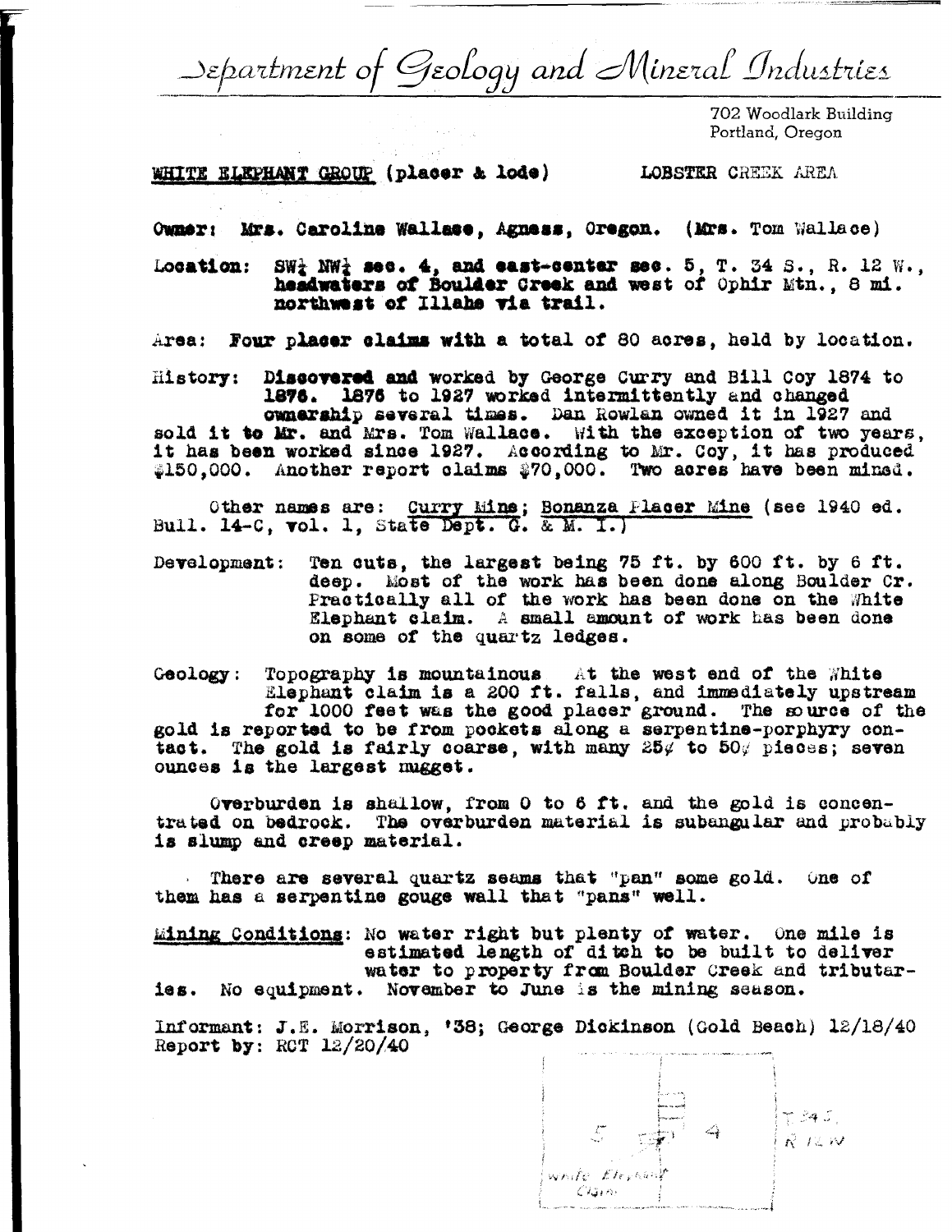White Elephant Group (placer + bode)

Geology: according to the Port Orford folio, an area of Cretaceous (?) sedements is intruded by gather as small body of gabbro. Use west contact of the inthusive causes a 200 ft. fall in the stright of the gabbio appears to be more like the ultrabasics of the Delivoir Priver country. It is spared, and considerable \* prospect cut, 5 show gm Withabasics with no gtz. n/ sulpdis visible. falls. Siticified gone

Lobster Creek area